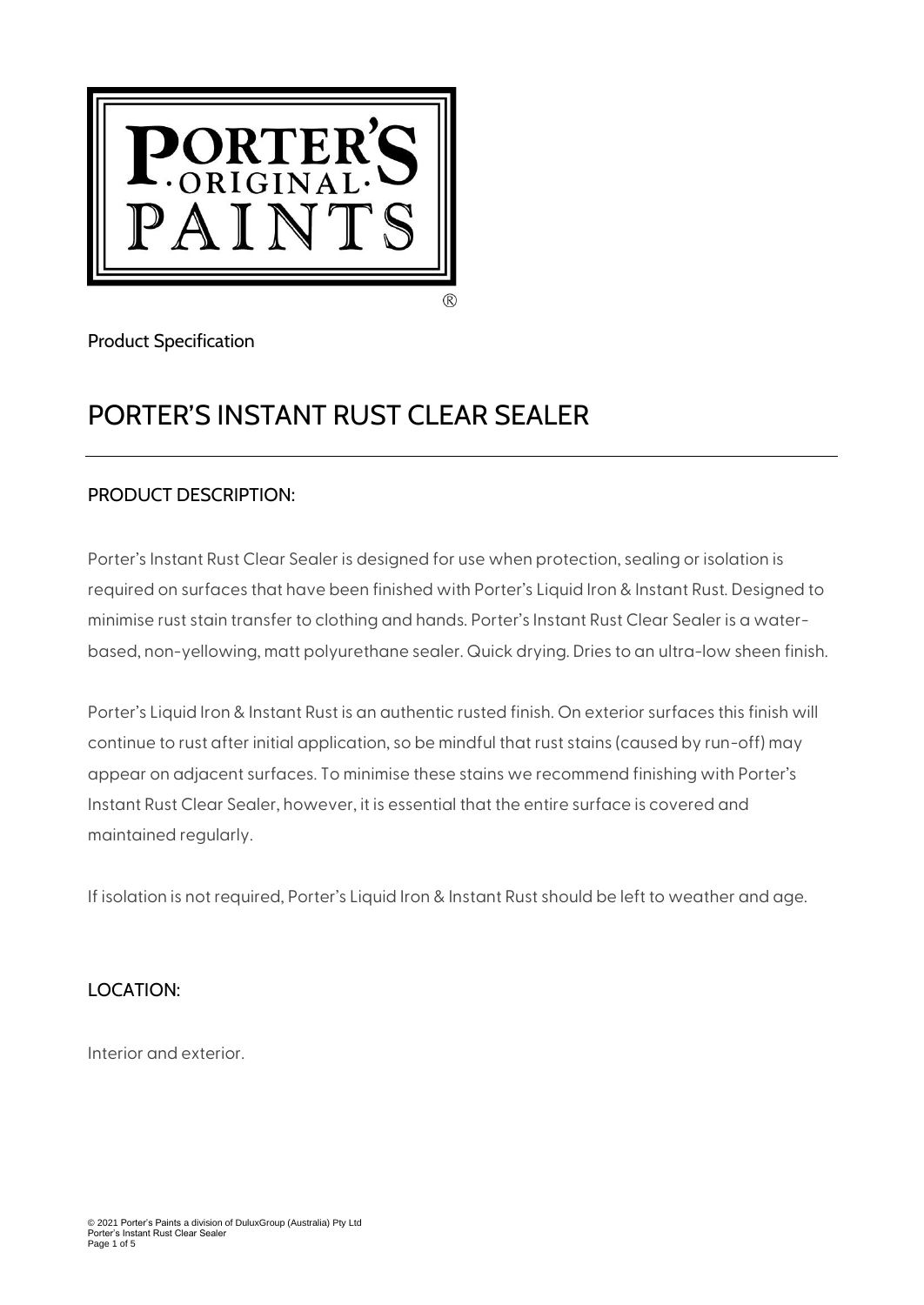## ENVIRONMENTAL INFORMATION:

This product contains: 6.58g/L VOC's (Volatile Organic Compounds contribute to atmospheric pollution.

The following descriptors have been adopted by APAS (Australian Paint Approval Scheme):

| Very High | >250 g/L        |
|-----------|-----------------|
| High      | $100 - 249$ g/L |
| Moderate  | $50 - 99$ g/L   |
| Low       | $5 - 49$ g/L    |
| Very Low  | $<$ 5 g/L       |

This product is classified as Low VOC by the Australian Paint Approval Scheme.

Porter's Paints use only premium grade raw materials and wherever possible we buy from Australian suppliers. Our manufacturing processes are designed for maximum performance with minimum impact on the environment and user health.

## SUGGESTED APPLICATIONS:

It is designed for use over interior or exterior surfaces finished with Porter's Liquid Iron and Instant Rust that require sealing or isolation. Coating with Instant Rust Clear Sealer can slow or stop further rusting, therefore minimising rust staining on adjacent surfaces caused by water run-off.

#### COLOURS:

Appears milky white in can, dries clear.

#### LIMITATIONS:

Please note that once Instant Rust Clear Sealer has been applied, no further oxidisation will occur to the Liquid Iron & Instant Rust.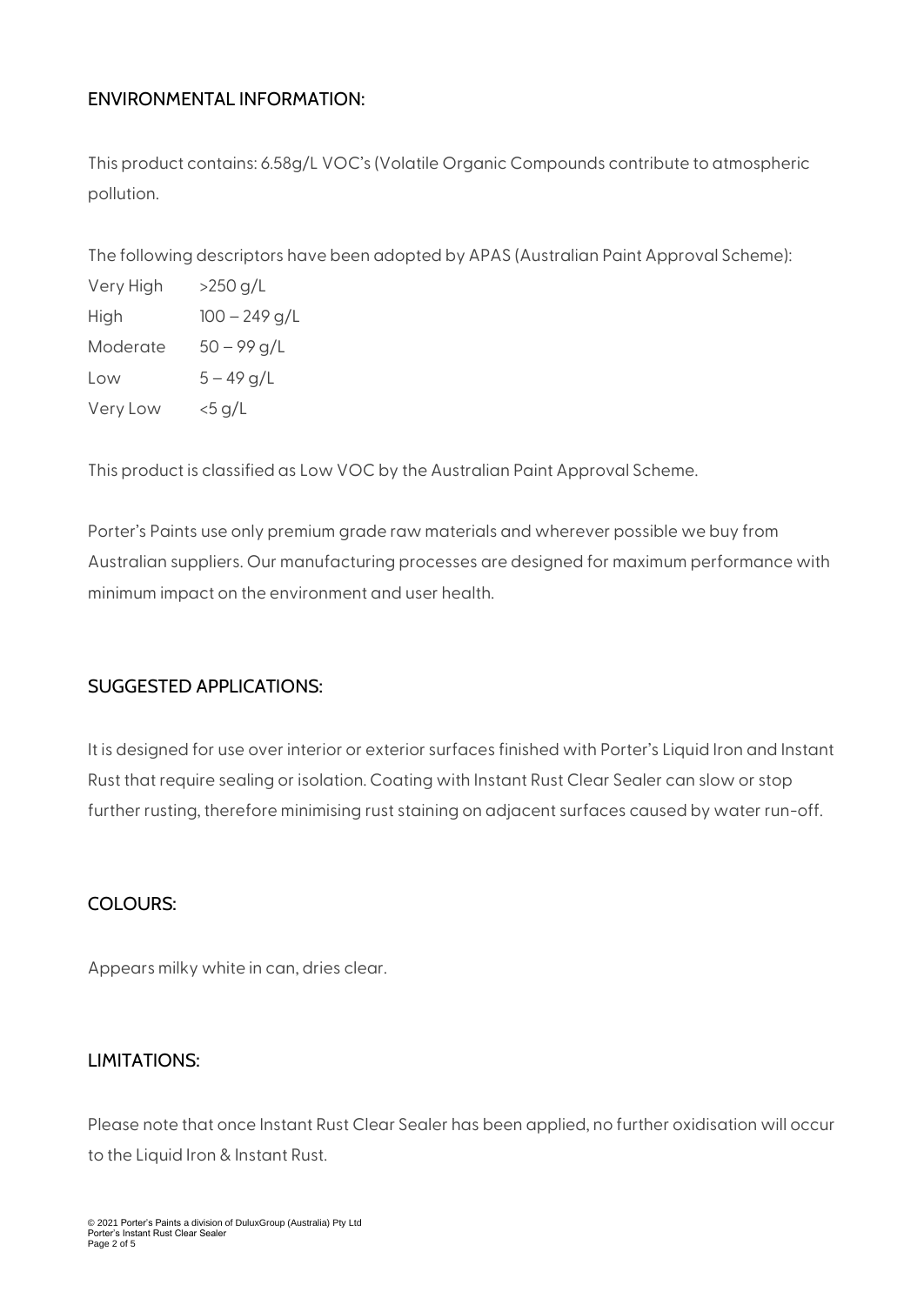Not suitable for use other than that intended. For example, this product is not suitable as a clear sealer for Porter's Liquid Copper and Patina Green.

Do not apply in high humidity, below 10°c or above 30°c.

## PREPARATION:

Apply Porter's Liquid Iron and Instant Rust according to specification. When the desired level of rust/oxidisation has occurred, rinse surface with clean water to remove any Instant Rust residue and allow to dry completely. Allow a minimum of 48 hours drying and curing/hardening time prior to the application of Porter's Rust Sealer.

If Liquid Iron surface is not rinsed and thoroughly dried as directed, Instant Rust Clear Sealer may dry with a milky appearance.

# APPLICATION:

Stir thoroughly prior to use. Apply two coats by brush or spray, ensuring even distribution. Touch dry in 30 minutes. Allow minimum 2 hours dry time between coats. If applying more than 2-3 coats, a low sheen appearance will result. Do not apply coats too thick – two thin to moderate coats is enough. Applying thick coats may cause the finish to dry with a milky appearance.

It is important that good coverage is achieved and there are no areas where the product is not completely applied. It is recommended recoating be carried out every 12 months.

# COVERAGE RATES:

Covers approximately 15m² per litre, depending upon porosity, surface texture and wastage rates.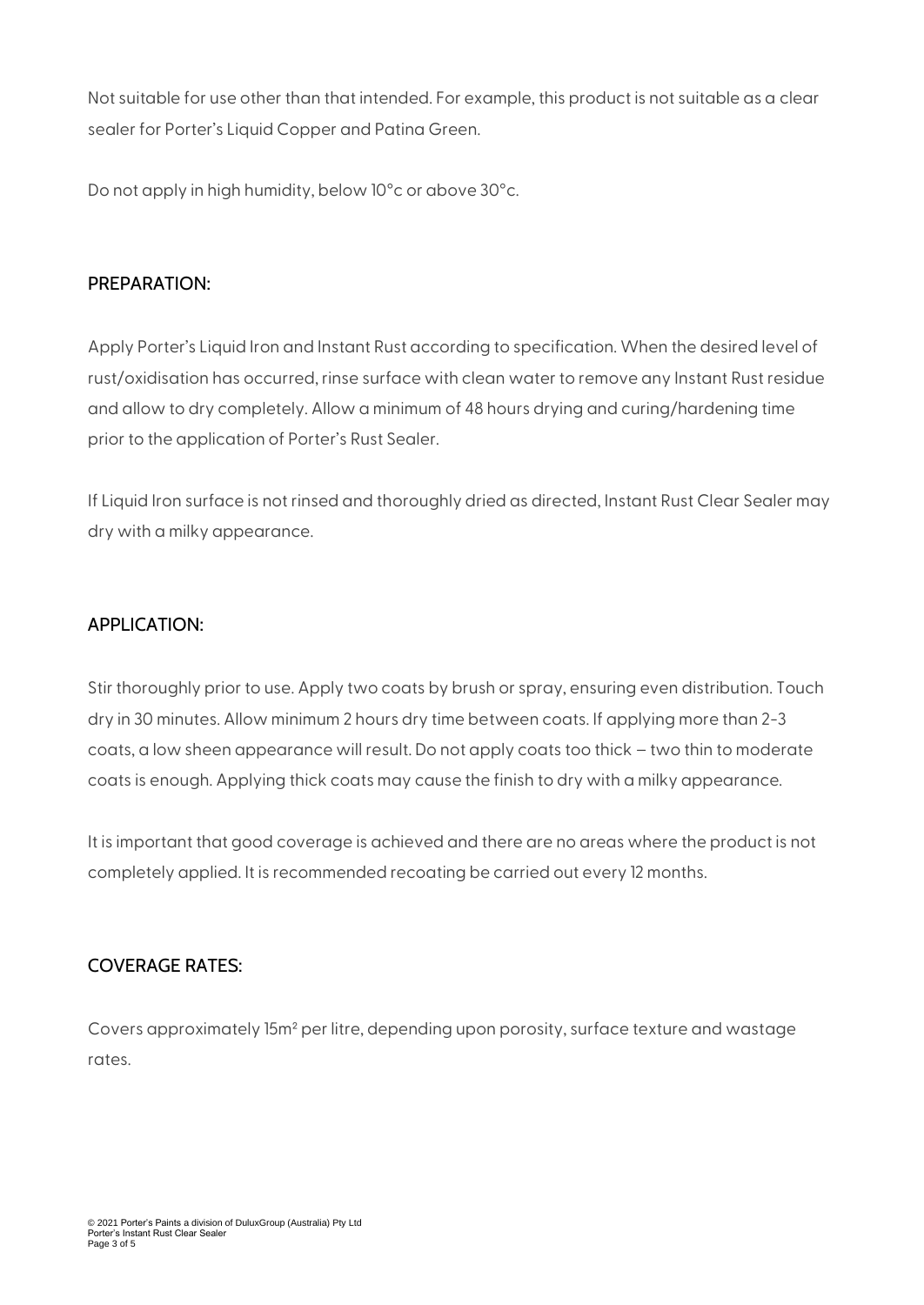#### WASH UP:

Water.

## COMPLEMENTARY PRODUCTS:

Porter's Instant Rust Clear Sealer has been designed for use over Porter's Liquid Iron & Instant Rust only.

## PACKAGING:

Porter's Instant Rust Clear Sealer is available in 1 litre & 4 litre sizes.

#### STORAGE:

Store in a cool dry area, protected from frost.

## PRECAUTIONS:

Keep out of reach of children. Avoid swallowing. Avoid eye contact. Avoid prolonged skin contact. Provide adequate ventilation. If accidental contact occurs, rinse immediately with water.

## MANUFACTURER'S/DISTRIBUTOR'S DETAILS:

Porter's Paints 15 Gow St Padstow NSW 2211 Australia Phone: (02) 9698-5322 Toll free: 1800 656 664

© 2021 Porter's Paints a division of DuluxGroup (Australia) Pty Ltd Porter's Instant Rust Clear Sealer Page 4 of 5